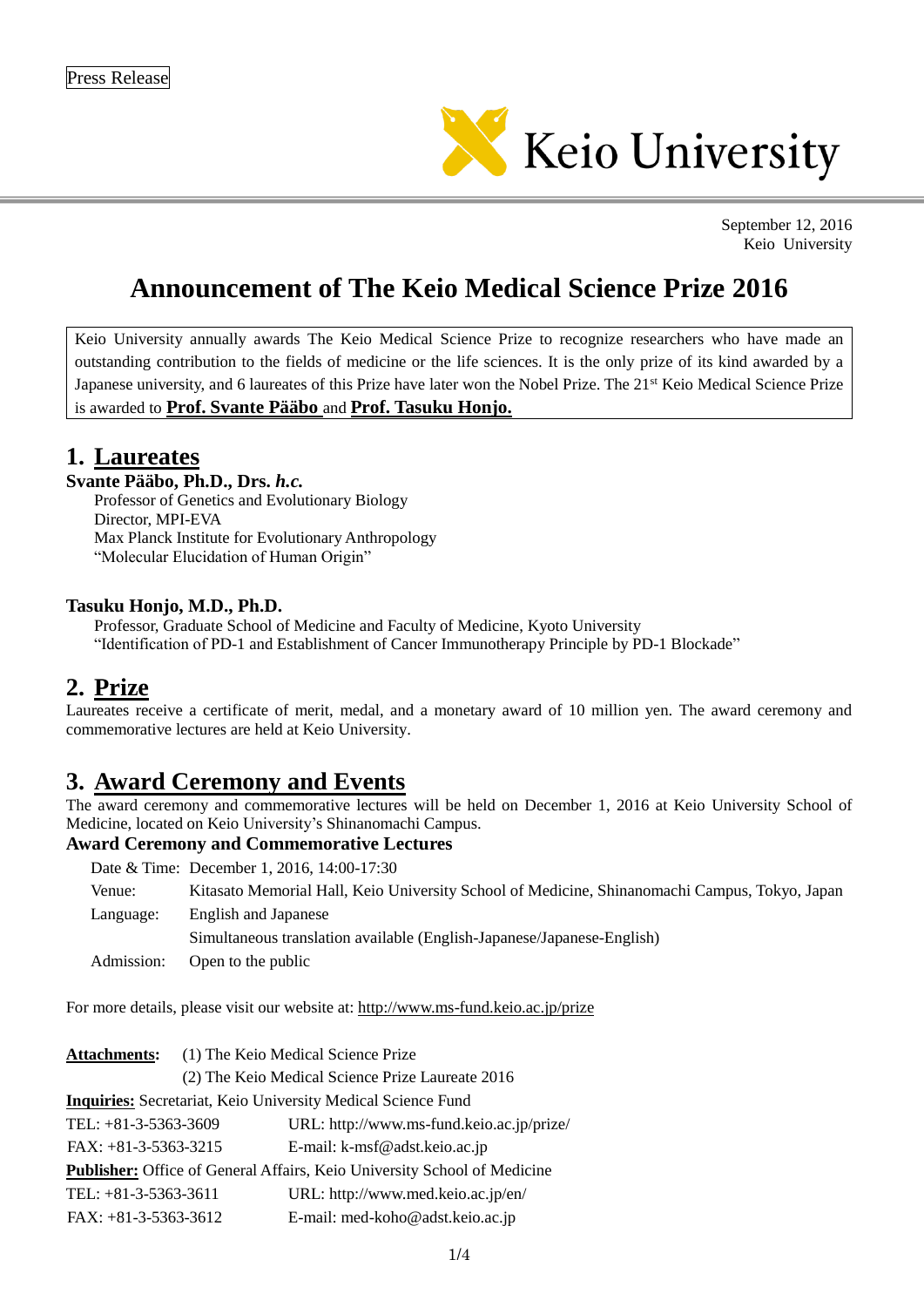

# **The Keio Medical Science Prize**

### **1. Background**

In the fall of 1994, Dr. Mitsunada Sakaguchi, a 1940 alumnus of the School of Medicine, donated five billion yen to Keio University with the expressed desire that it be used to commend outstanding researchers, to encourage medical research and its creative progress at Keio through grants, and to promote worldwide medical advances. In keeping with Dr. Sakaguchi's commitment, Keio launched The Keio University Medical Science Fund on April 1, 1995. Dr. Sakaguchi made an additional donation of two billion yen in July 1999, bringing the fund to a total of seven billion yen.

#### **2. Initiatives**

- The Keio Medical Science Prize
- Grants for International Activities in Medicine and the Life Sciences
- Medical School Faculty and Alumni Grants
- Research Grants for Medicine and the Life Sciences
- Sakaguchi Laboratory

#### **3. Objective**

The Keio Medical Science Prize gives recognition to the outstanding and creative achievements of researchers in the fields of medicine and the life sciences, in particular those contributing to scientific developments in medicine. It aims to promote worldwide advances in medicine and the life sciences, encourage the expansion of researcher networks throughout the world, and contribute to the well-being of humankind.

#### **4. Prize**

Laureates receive a certificate of merit, medal, and a monetary award of 10 million yen. The award ceremony and commemorative lectures are held at Keio University.

#### **5. Nomination and Selection**

The Keio Medical Science Prize is an international award, and each year academics and researchers from around the world are invited to nominate a candidate. Laureates are then selected through a rigorous review process by about ninety Japanese academics from both within and outside of Keio University.

#### **6. 2015 Prize Laureates**

Jeffrey I. Gordon Human gut microbiome and its impact on health and disease Yoshinori Ohsumi Elucidation of molecular mechanism of autophagy

#### **7. Nobel Prize Winning Laureates**

- 2010 Jules A. Hoffmann (The Nobel Prize in Physiology or Medicine 2011) Discovery of Insect-innate Immune System and Toll Receptors
- 2006 Thomas A. Steitz (The Nobel Prize in Chemistry 2009)
- Structural Basis of Large Ribosomal Subunit Function and Drug Development
- 2004 Roger Y. Tsien (The Nobel Prize in Chemistry 2008) Visualization and Control of Molecules within Living Cells
- 2002 Barry J. Marshall (The Nobel Prize in Physiology or Medicine 2005)
- Establishment of Diagnostic Techniques and Treatment for Helicobacter Pylori
- 1999 Elizabeth Helen Blackburn (The Nobel Prize in Physiology or Medicine 2009) Telomeres and Telomerase
- 1996 Stanley B. Prusiner (The Nobel Prize in Physiology or Medicine 1997) Discovery of Prions and Prion Diseases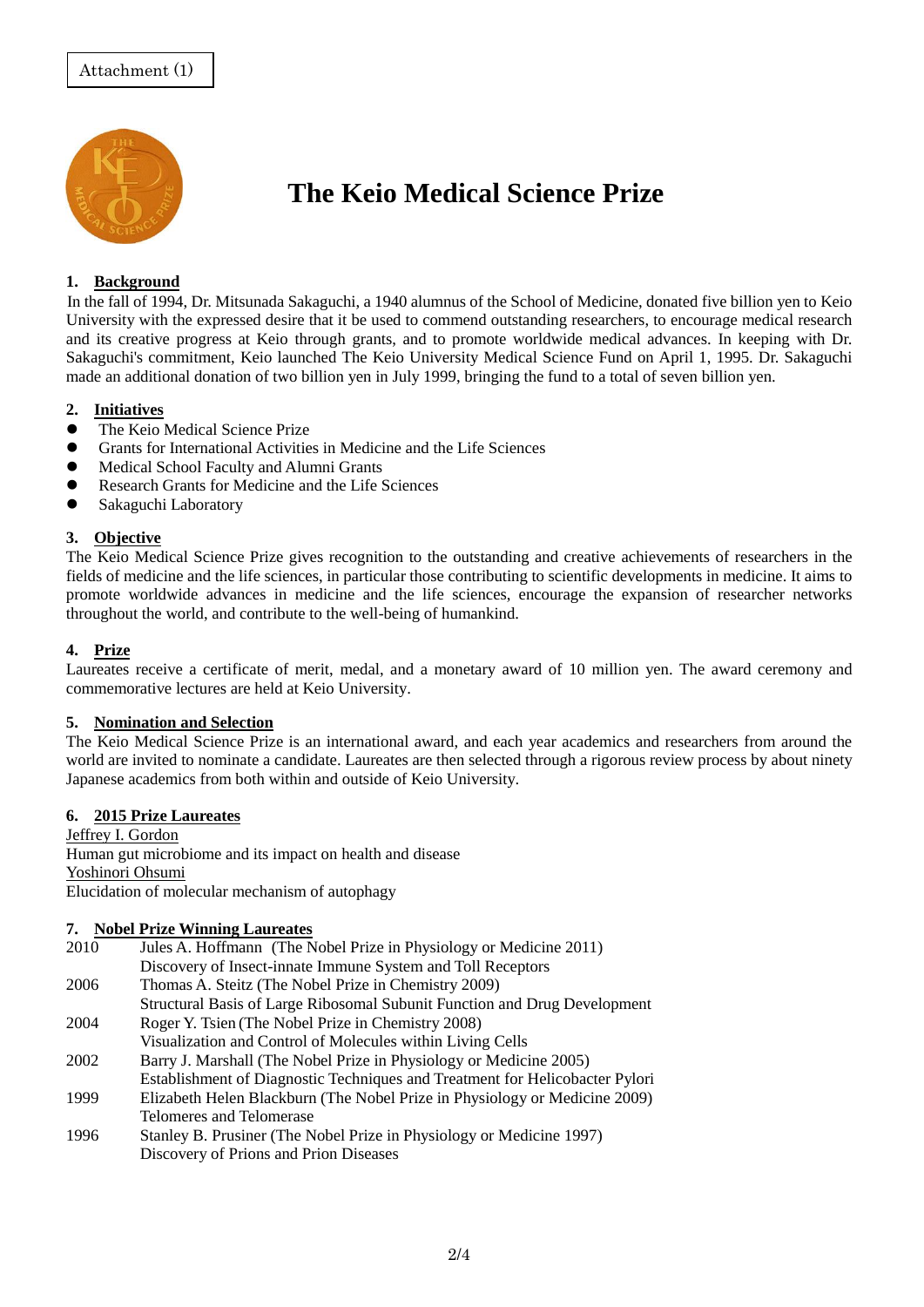

# **The Keio Medical Science Prize 2016 Laureate**

"Molecular Elucidation of Human Origin"

**Svante Pääbo, Ph.D., Drs.** *h.c.* Professor of Genetics and Evolutionary Biology Director, MPI-EVA Max Planck Institute for Evolutionary Anthropology

A scientific discipline that deals with the origins of human beings dates back to 1856 when a skull of "Neanderthal man" was discovered. Neanderthals disappeared in Europe 30,000 years ago. After 30 years of passionate pursuit that was both creative and innovative, Professor Pääbo succeeded in obtaining the whole genome sequence of the Neanderthals from bone remains using extremely sensitive methods to extract ancient DNA. Detailed analysis of the highly accurate whole genome sequence uncovered that Neanderthals contributed  $\sim$ 2% of the genomic DNA of present-day humans by interbreeding with humans (*Homo sapiens*) when they came out of Africa.

Comparison of Neanderthal and present-day human genomes has identified a number of genomic regions that may have been affected by positive selection in ancestral modern humans, including genes involved in metabolism and in cognitive function.

Professor Pääbo also successfully determined the whole genome sequence of a presumably hominin-derived finger bone discovered in a cave in Denisova in Russia. The genomic sequence represented a hitherto unknown type of hominin DNA, and the novel type of hominin is now referred to as Denisovan. Professor Pääbo's pioneering work in paleogenetics represents a truly monumental achievement in the biomedical sciences and beyond, in that Professor Pääbo has shed entirely new light on one of the most captivating topics for scholars throughout the ages.

| 1955         | Born in Stockholm, Sweden                                                                                                                     |
|--------------|-----------------------------------------------------------------------------------------------------------------------------------------------|
| 1975-1976    | School of Interpreters, Swedish Defense Forces                                                                                                |
| 1975-1981    | Studies at the Faculty of Humanities, University of Uppsala, including History of Science,<br>Egyptology, and Russian                         |
| 1977-1980    | Medical studies at the University of Uppsala, Sweden                                                                                          |
| 1979-1980    | Part time research and teaching at the Department of Cell Biology, Uppsala, and the Roche Institute<br>for Molecular Biology, Nutley, NJ, USA |
| 1981-1986    | Full time research as Ph.D. student at the Department of Cell Research, University of Uppsala                                                 |
| 1986         | Awarded Ph.D. degree at University of Uppsala, Sweden                                                                                         |
| 1986-1987    | Postdoctoral research at the Institute for Molecular Biology II, University of Zürich, Switzerland                                            |
| 1987         | Short period of work at Imperial Cancer Research Fund, London, UK                                                                             |
| 1987-1990    | Postdoctoral research at the Department of Biochemistry, University of California, Berkeley, USA                                              |
| 1990         | Docent (habilitation) in Medical Genetics, University of Uppsala, Sweden                                                                      |
| 1990-1998    | Full Professor (C4) of General Biology, University of Munich, Germany                                                                         |
| 1997-Present | Director, Max-Planck-Institute for Evolutionary Anthropology, Leipzig, Germany                                                                |
| 1999-Present | Honorary Professor of Genetics and Evolutionary Biology, University of Leipzig, Germany                                                       |
| 2003-2015    | Guest Professor of Comparative Genomics, University of Uppsala, Sweden                                                                        |
| 2016-Present | Honorary Research Fellow, Natural History Museum, London, UK                                                                                  |

#### **Comments from Prof. Pääbo**

I am greatly honored to receive the The Keio Medical Science Prize. For more than 30 years I have worked on the retrieval of DNA from long dead organisms. It has now become possible to go back in time and study the genomes of extinct hominins, past human populations, ancient pathogens and extinct animals. Many talented collaborators both in my lab and elsewhere have helped make this dream come true. I thank them all.